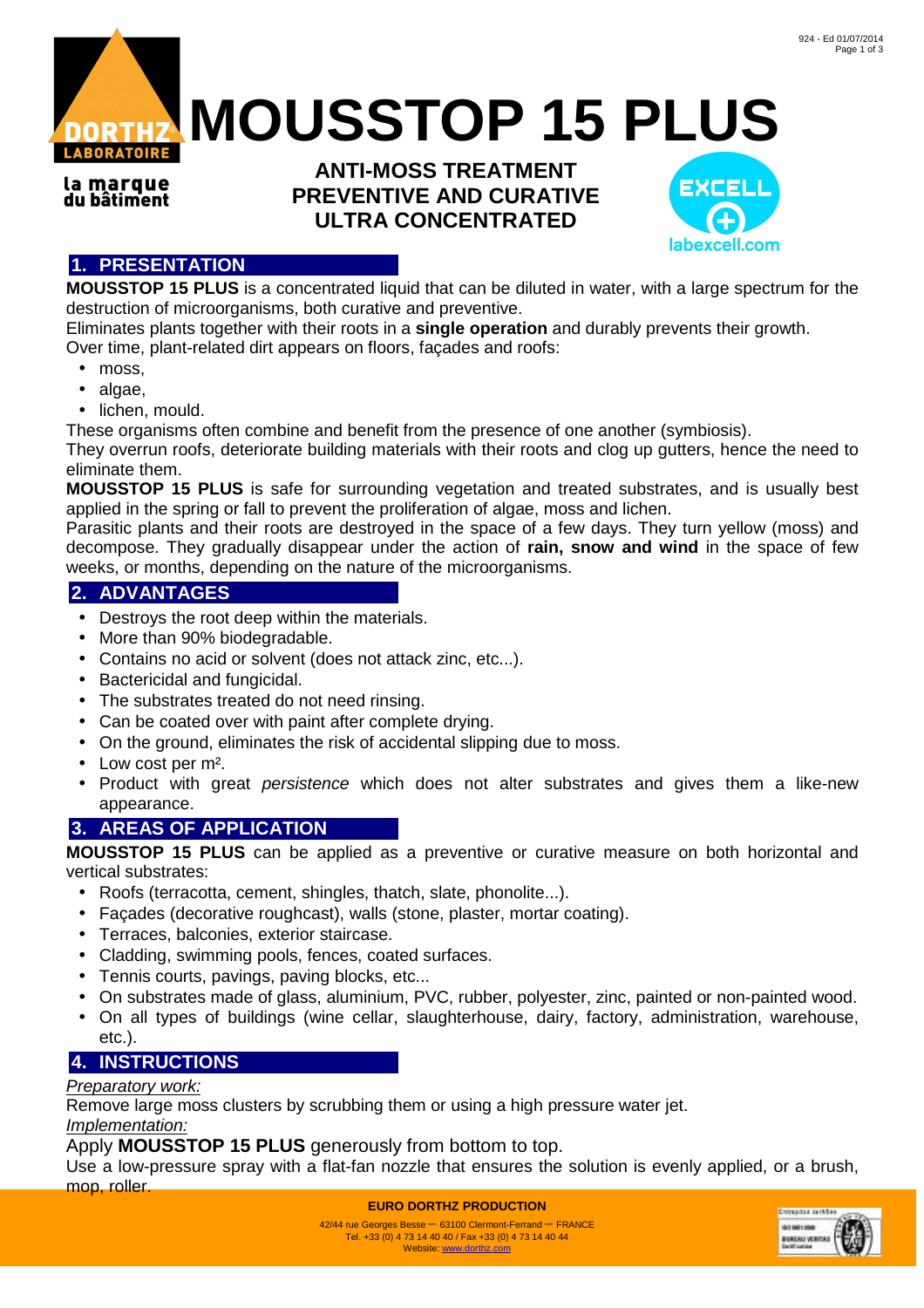

la marque du bâtiment

**ANTI-MOSS TREATMENT PREVENTIVE AND CURATIVE ULTRA CONCENTRATED**



Do not rinse.

Can be diluted with hot water at 37°C for faster ac tion.

Preventive treatment before painting: Dilute 1 L of **MOUSSTOP 15 PLUS** for 25 L of water and leave to dry.

Before applying a new coating, allow at least 1 or 2 days depending on the weather conditions.

Possibility to incorporate: **MOUSSTOP 15 PLUS** at 5% for algicidal/fongicidal quality (i.e. 1 kg of **MOUSSTOP 15 PLUS** for 20 kg of paint).

#### Application:

| <b>Application</b><br>equipment     | Brush, push broom, spray, airless spray gun, motor pump                                    |  |
|-------------------------------------|--------------------------------------------------------------------------------------------|--|
| <b>Dilution</b>                     | $1 L + 15 L$ of water as a curative measure<br>1 L + 25 L of water as a preventive measure |  |
| <b>Consumption</b>                  | $\div$ 4 to 6 m <sup>2</sup> /L of diluted solution                                        |  |
| <b>Cleaning of the</b><br>equipment | : Water (do not allow to dry)                                                              |  |

#### Caution:

- Do not apply on substrates exposed to frost, thawing, threatening rain or temperatures higher than 37°C.
- Do not apply directly on lawns or plants; protect surrounding vegetation.
- On white lichen scratched with a brush, for better penetration before applying the product.
- When mixed with **SPEED DEMOUSS**, use the solution within 4 hours; do not prepare the solution in advance.

# **Cleaning and moss removal in a single operation:**

### Combine **MOUSSTOP 15 PLUS** and **SPEED DEMOUSS** to:

- Increase the breaking off speed of moss and lichen.
- Benefit from a complementary detergent action.

The application remains identical whether the treatment product includes **SPEED DEMOUSS** or not. In case of high pressure cleaning, leave to act 48 to 72 hours.





**EURO DORTHZ PRODUCTION** 42/44 rue Georges Besse – 63100 Clermont-Ferrand – FRANCE Tel. +33 (0) 4 73 14 40 40 / Fax +33 (0) 4 73 14 40 44 Website: www.dorthz.com